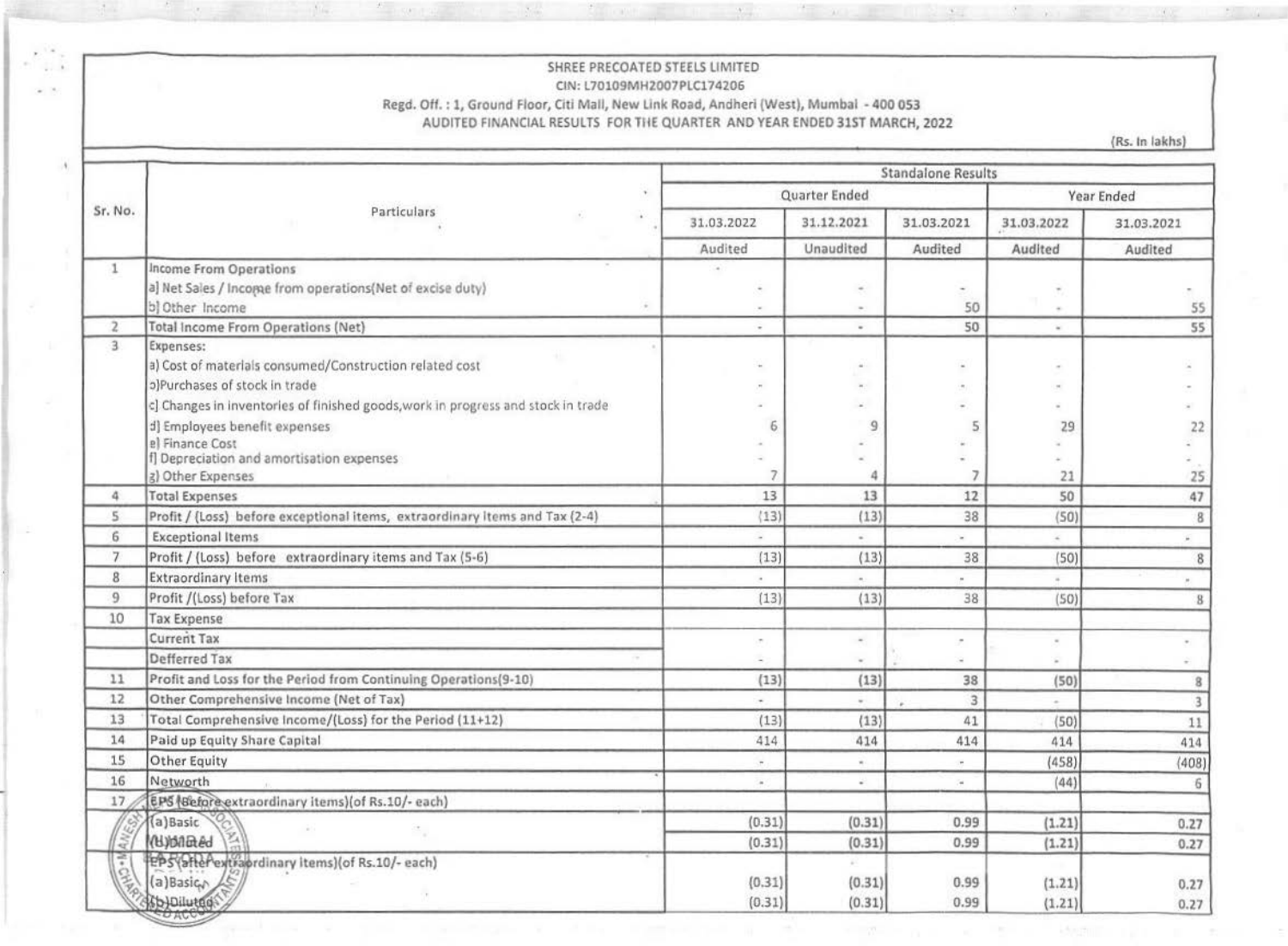## I STATEMENT OF ASSETS & LIABILITIES AS ON 31st March, 2022

•

**With**  $\bar{K}$ 

| Sr.No.         | Particulars                                                                                                                                                              | 31st March, 2022 | 31st March, 2021                            |  |  |  |  |
|----------------|--------------------------------------------------------------------------------------------------------------------------------------------------------------------------|------------------|---------------------------------------------|--|--|--|--|
|                |                                                                                                                                                                          | Audited          | Audited                                     |  |  |  |  |
| $\mathbf{1}$   | <b>ASSETS</b>                                                                                                                                                            |                  |                                             |  |  |  |  |
|                | Non Current Assets                                                                                                                                                       |                  | $\sqrt{3}$                                  |  |  |  |  |
|                | (a) Property Plant & Equipment                                                                                                                                           | 3                |                                             |  |  |  |  |
|                | (b) Financial Assets                                                                                                                                                     |                  |                                             |  |  |  |  |
|                | (i) Trade Receivables                                                                                                                                                    | 123              | 123                                         |  |  |  |  |
|                | (ii) Loans                                                                                                                                                               | $\mathbf{1}$     | $\mathbf{1}$                                |  |  |  |  |
|                | Other Non Current Assets                                                                                                                                                 | 360              | 363                                         |  |  |  |  |
|                | <b>Total Non Current Assets</b>                                                                                                                                          | 487              | 490                                         |  |  |  |  |
|                | <b>Current Assets</b>                                                                                                                                                    |                  |                                             |  |  |  |  |
|                | (a) Financial Assets                                                                                                                                                     |                  |                                             |  |  |  |  |
|                | (i) Cash and Cash Equivalents                                                                                                                                            | 4                |                                             |  |  |  |  |
|                | (ii) Other Financial Assets                                                                                                                                              | 4                |                                             |  |  |  |  |
|                | (b) Current Tax Assets (Net)                                                                                                                                             | 47               |                                             |  |  |  |  |
|                | (c) Other Current Assets                                                                                                                                                 |                  | $\begin{array}{c} 1 \\ 47 \\ 2 \end{array}$ |  |  |  |  |
|                |                                                                                                                                                                          |                  |                                             |  |  |  |  |
|                | <b>Total Current Assets</b>                                                                                                                                              | 55               | 53                                          |  |  |  |  |
|                |                                                                                                                                                                          |                  |                                             |  |  |  |  |
|                | <b>Total Assets</b>                                                                                                                                                      | 542              | 543                                         |  |  |  |  |
|                |                                                                                                                                                                          |                  |                                             |  |  |  |  |
| $\mathbf{Z}$   |                                                                                                                                                                          |                  |                                             |  |  |  |  |
|                | EQUITY & LIABILITIES                                                                                                                                                     |                  |                                             |  |  |  |  |
|                | Equity                                                                                                                                                                   |                  |                                             |  |  |  |  |
|                | Equity Share Capital                                                                                                                                                     | 414              | 414                                         |  |  |  |  |
|                | Other Equity                                                                                                                                                             | (458)            | (408)                                       |  |  |  |  |
|                |                                                                                                                                                                          | (44)             |                                             |  |  |  |  |
|                | Equity Attributable to Owners of the Company                                                                                                                             |                  |                                             |  |  |  |  |
|                |                                                                                                                                                                          |                  |                                             |  |  |  |  |
|                | Liabilities                                                                                                                                                              |                  |                                             |  |  |  |  |
|                | Non Current Liabilities                                                                                                                                                  |                  |                                             |  |  |  |  |
|                | (a) Financial Liabilities                                                                                                                                                |                  |                                             |  |  |  |  |
|                | (i) Trade Payables                                                                                                                                                       | 267              | 267                                         |  |  |  |  |
|                | (b) Provisions                                                                                                                                                           | 107              | 105                                         |  |  |  |  |
|                | (c) Other Non Current Liabilities                                                                                                                                        |                  |                                             |  |  |  |  |
|                | Total Non Current Liabilities                                                                                                                                            | 330              | 378                                         |  |  |  |  |
|                |                                                                                                                                                                          |                  |                                             |  |  |  |  |
|                | <b>Current Liabilities</b>                                                                                                                                               |                  |                                             |  |  |  |  |
|                | (a) Financial liabilities                                                                                                                                                |                  |                                             |  |  |  |  |
|                | (i) Trade Payable                                                                                                                                                        |                  |                                             |  |  |  |  |
|                | (ii) Other Financial Liabilities                                                                                                                                         | 1                |                                             |  |  |  |  |
|                |                                                                                                                                                                          | 211              | 162                                         |  |  |  |  |
|                | (b) Other Current Liabilities                                                                                                                                            | $\pm 1$          |                                             |  |  |  |  |
|                |                                                                                                                                                                          |                  |                                             |  |  |  |  |
|                | <b>Total Current Liabilities</b>                                                                                                                                         | 212              | 165                                         |  |  |  |  |
|                | <b>Total Equity and Liabilities</b>                                                                                                                                      | 542              | 543                                         |  |  |  |  |
| Notes          |                                                                                                                                                                          |                  |                                             |  |  |  |  |
| 1              | The above audited results and statement of Assets & Liabilities were reviewed by the Audit Committee and have been taken                                                 |                  |                                             |  |  |  |  |
|                | on record by the Board of Directors of the Company at its Meeting held on 19th May 2022 along with Independent Auditor's                                                 |                  |                                             |  |  |  |  |
|                | Report.                                                                                                                                                                  |                  |                                             |  |  |  |  |
| $\overline{2}$ | The above audited results have been prepared in accordance with Indian Accounting Standards ('IND AS') notified under                                                    |                  |                                             |  |  |  |  |
|                | Section 133 of the Companies Act 2013, read together with the Companies (Indian Accounting Standard) Rules, 2015.                                                        |                  |                                             |  |  |  |  |
| 3              |                                                                                                                                                                          |                  |                                             |  |  |  |  |
|                | The results will be available on the Company's website: www.spsl.com and have been submitted to the Stock Exchange where<br>the Equity Shares of the company are listed. |                  |                                             |  |  |  |  |
|                |                                                                                                                                                                          |                  |                                             |  |  |  |  |
| $\overline{4}$ | The figures for the last quarter results are the balancing figures between the audited figures in respect of the full financial                                          |                  |                                             |  |  |  |  |
|                | year and published year to date figures upto the third quarter of the respective financial year.                                                                         |                  |                                             |  |  |  |  |
| 5.             | The previous period's figures have been regrouped or rearranged wherever necessary.                                                                                      |                  |                                             |  |  |  |  |
| 6              | The accounts are prepared on a going concern basis inspite of negative net worth, pending litigation in respect of refund of                                             |                  |                                             |  |  |  |  |
|                | indirect taxes.                                                                                                                                                          |                  |                                             |  |  |  |  |
|                |                                                                                                                                                                          |                  |                                             |  |  |  |  |
|                |                                                                                                                                                                          |                  | For Shree Precoated Steels Limited          |  |  |  |  |
|                |                                                                                                                                                                          |                  | proscilleto                                 |  |  |  |  |
|                | Place: Mumbai                                                                                                                                                            |                  |                                             |  |  |  |  |
|                | MEHTA & A.                                                                                                                                                               |                  | Harsh L. Mehtal                             |  |  |  |  |
|                | Date: 19th May 2022                                                                                                                                                      |                  | Managing Director                           |  |  |  |  |
|                | <b>ATES.</b><br><b>MUMBAI</b>                                                                                                                                            |                  |                                             |  |  |  |  |

F. 5 ERED ACCOUN

 $\mathbf{I}$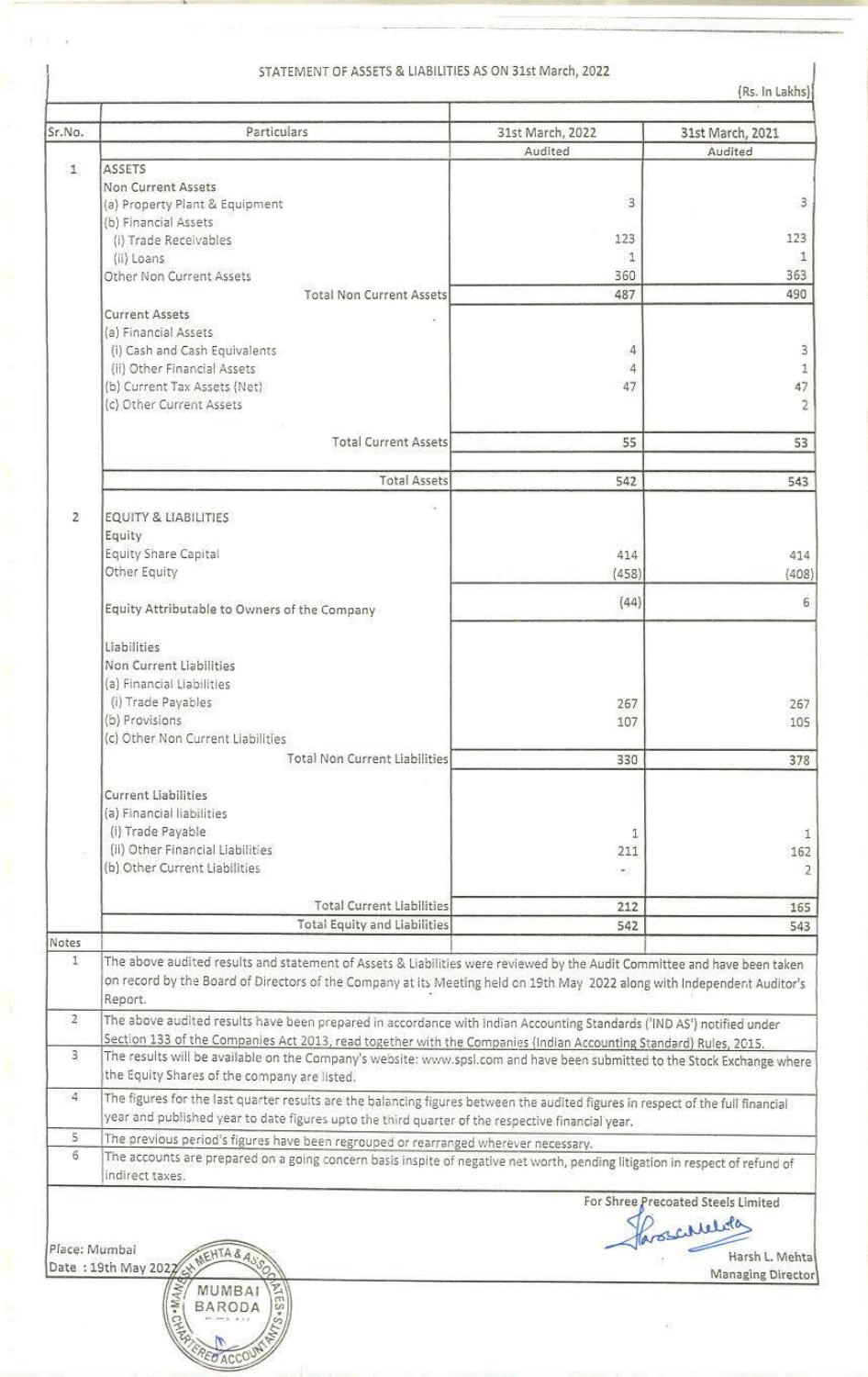## CASH FLOW STATEMENT FOR THE YEAR ENDED 31ST MARCH, 2022

|                                                                            | For the Year Ended 31st March<br>2022                                                               | For the Year Ended 31st<br><b>March 2021</b> |
|----------------------------------------------------------------------------|-----------------------------------------------------------------------------------------------------|----------------------------------------------|
| Particulars                                                                |                                                                                                     |                                              |
| Cash Flow From Operating Activities:                                       |                                                                                                     |                                              |
| (Loss) before tax as per Statement of Profit and Loss                      | (50)                                                                                                | 11                                           |
| Adjustments for:                                                           |                                                                                                     |                                              |
| Depreciation and amortisation                                              |                                                                                                     |                                              |
|                                                                            |                                                                                                     |                                              |
| Interest Income(including fair value change in financial<br>instruments)   |                                                                                                     |                                              |
| Interest expenses(including fair value change in financial<br>instruments) |                                                                                                     |                                              |
| Re-Measurement ains/(losses) on defined benefit plans                      |                                                                                                     |                                              |
| Devidend Income                                                            |                                                                                                     |                                              |
| Loss / (profit) on sale of investments (net)                               |                                                                                                     |                                              |
| Sundry balances written off / (back)                                       |                                                                                                     |                                              |
| Operating Profit/(Loss) before working capital changes                     | (50)                                                                                                | 11                                           |
| Movements in working capital:                                              |                                                                                                     |                                              |
| Increase/(decrease) in trade payables                                      | 1                                                                                                   | (1)                                          |
| Increase/(decrease) in Other Liabilities                                   | 49                                                                                                  | 47                                           |
| Increase/(decrease) in provisions                                          |                                                                                                     | (60)                                         |
| Decrease/(increase) in inventories                                         |                                                                                                     |                                              |
| Cash generated from/(used in) operating activities                         |                                                                                                     | (3)                                          |
| Direct taxes paid                                                          |                                                                                                     |                                              |
| Net cash flow from/(used in) operating activities (A)                      | ٠                                                                                                   | (3)                                          |
| Cash flow from Investing activities:                                       |                                                                                                     |                                              |
| (Acquisition) / (adjustments) / sale of property, plant and                |                                                                                                     |                                              |
| equipment, investment properties, intangible assets /                      |                                                                                                     |                                              |
| addition to capital work in progress (net)                                 |                                                                                                     |                                              |
| (Increase) / decrease in other assets                                      | 1                                                                                                   | $\overline{2}$                               |
| Interest received                                                          |                                                                                                     |                                              |
| Dividend receieved                                                         |                                                                                                     |                                              |
| X.                                                                         |                                                                                                     |                                              |
| Net cash flow from/(used in) investing activities (B)                      | 1                                                                                                   | $\overline{2}$                               |
| Cash flow from financing activities:                                       |                                                                                                     |                                              |
| Increase in equity share capital (including share premium)                 |                                                                                                     |                                              |
| Proceeds from borrowings                                                   |                                                                                                     |                                              |
| Repayment of borrowings                                                    |                                                                                                     |                                              |
| Interest paid                                                              |                                                                                                     |                                              |
| Net cash flow from/(used in) financing activities (C)                      |                                                                                                     |                                              |
| Net increase/(decrease) in cash and cash equivalents                       |                                                                                                     |                                              |
| $(A)+(B)+(C)$                                                              | 1                                                                                                   | (1)                                          |
| Add: Cash and cash equivalents at the beginning of the year                | 3                                                                                                   | 4                                            |
| Cash and cash equivalents at the end of the year                           | 4                                                                                                   | 3                                            |
| Notes:                                                                     |                                                                                                     |                                              |
| 1) Cash flow statements reflects pertaining to continuing operations.      |                                                                                                     |                                              |
|                                                                            | 2) These earmarked account balances with bank can be utilised only for specific identified purpose. |                                              |

For Shree Precoated Steels Limited<br>16

Harsh L. Mehta<br>Managing Director

Place: Mumbai Date : 19th May 2022



I

h.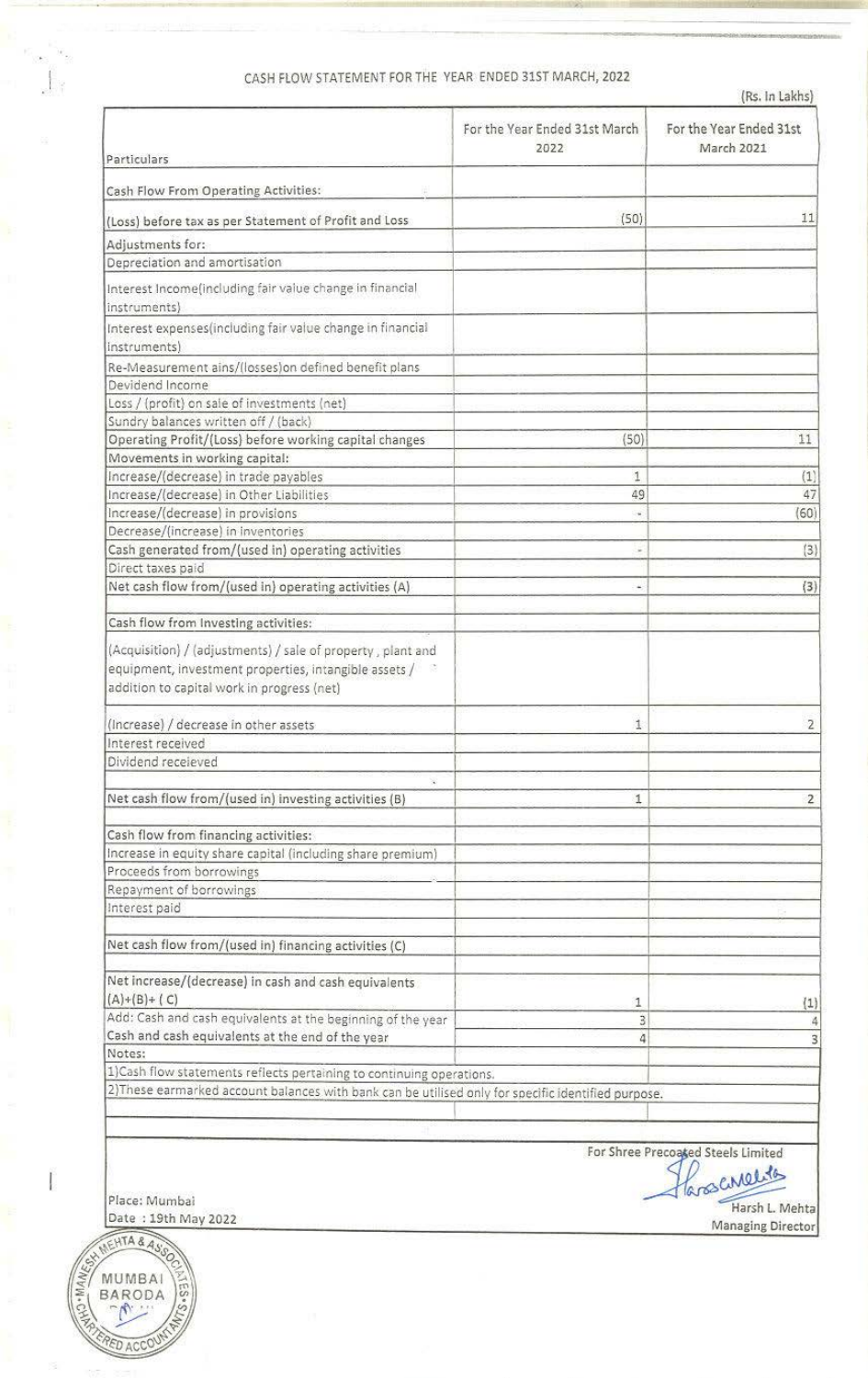

# **MANESH MEHTA & ASSOCIATES CHARTERED ACCOUNTANTS**

115832W H.O. Vadodara: 611/701, Centre Point, R.C. Dutt Road, Alkapuri, Vadodara - 390 007. Tel:(0265) 2352544 Email: maneshmehta84@gmail.com, GST: 24AAFFM6500Q1Z3 B.O. Mumbai: Navrang Bldg., 3rd Floor, 330 Narsinatha Street, Masjid Bunder, Mumbai - 400 009. Tel:(022)23464126/9323984232 Email: camaneshmehta@gmail.com.GST:27AAFFM6500022W

**ICAL** 

FIRM REG. No.

#### **INDEPENDENT AUDITOR'S REPORT**

The Board of Directors. SHREE PRECOATED STEELS LIMITED.

#### Report on the audit of the Standalone Annual Financial Results

#### Opinion

We have audited the accompanying Statement of Standalone Financial Results of SHREE PRECOATED STEELS LIMITED ("the Company") for the quarter and year ended 31<sup>st</sup> March, 2022 being submitted by the Company pursuant to the requirement of Regulation 33 of SEBI (Listing Obligations and Disclosure Requirements) Regulations, 2015, as amended (the "Listing Regulations").

In our opinion and to the best of our information and according to the explanations given to us, the Statement:

- a. is presented in accordance with the requirements of Regulation 33 of the Listing Regulations; and
- b. gives a true and fair view in conformity with the recognition and measurement principles laid down in the Indian Accounting Standards ("Ind AS") and other accounting principles generally accepted in India of the net loss and total comprehensive income and other financial information of the Company for the quarter and year ended March 31, 2022.

#### **Basis for Opinion**

We conducted our audit of the Statement in accordance with the Standards on Auditing ("SA"s) specified under Section 143(10) of the Act. Our responsibilities under those Standards are further described in the Auditor's Responsibilities for the Audit of the Standalone Financial Results section of our report. We are independent of the Company in accordance with the Code of Ethics issued by the Institute of Chartered Accountants of India ("ICAI") together with the ethical requirements that are relevant to our audit of the Standalone Financial Results under the provisions of the Act and the Rules thereunder, and we have fulfilled our other ethical responsibilities in accordance with these requirements and the ICAI's Code of Ethics. We believe that the audit evidence obtained by us is sufficient and appropriate to provide a basis for our audit opinion.

#### **Material Uncertainty Related to Going Concern:**

We draw attention to the Note no. 6 of the accompanied standalone annual financial results, regarding preparation of financial results on going concern basis. The Company's net worth is negative and it indicates that a material uncertainty exists that may cast significant doubt on the Company's ability to continue as a going concern. The appropriateness of the assumption of the going concern is dependent on the Company's ability to raise finance and generate cash flows in future to meet its obligation. However, the standalone Annual financial results have been prepared on "going concern" basis for the reasons stated in aforesaid note.

Our conclusion is not modified in respect of this matter.

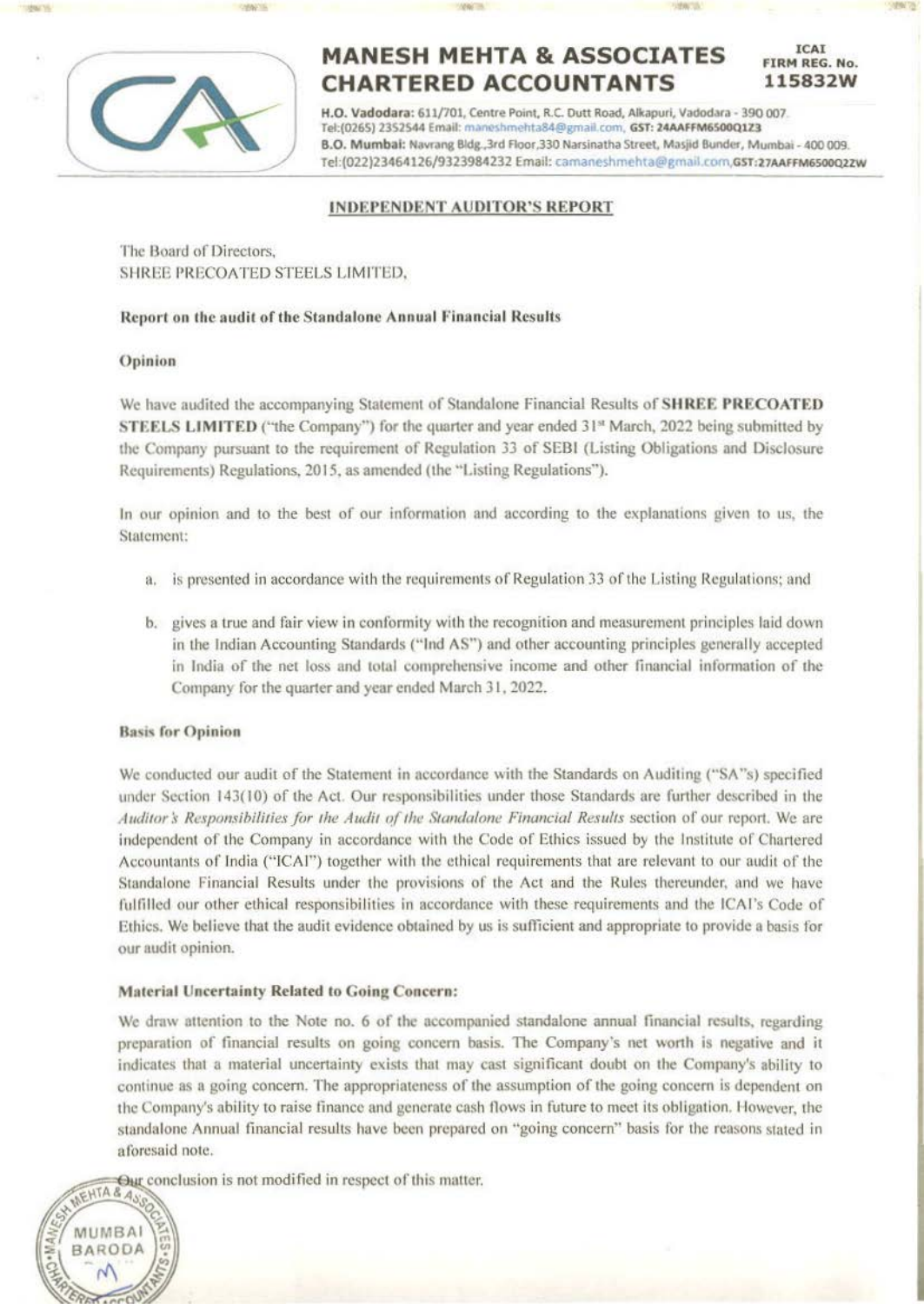

# - .... **MANESH MEHTA & ASSOCIATES CHARTERED ACCOUNTANTS**

H.O. Vadodara: 611/701, Centre Point, R.C. Dutt Road, Alkapuri, Vadodara - 390 007. Tel:(0265) 2352544 Email: maneshmehta84@gmail,com, GST: 24AAFFM6SOOQ1Z3 **8.0. Mumbai: Navtang 81dg.,3rd Floor,330 Narsinatha Street. Masjid Sunder, Mumbai - 400 009.**  Tel :(022)23464126/9323984232 Email: camaneshmehta@gmail.com,GST:21AAFFM6sooo2zw

ICAI FIRM REG. No. **1 15 8 3 2W** 

#### Management's Responsibilities for the Standalone Financial Results

This Statement, is the responsibility of the Company's Management and approved by the Board of Directors, has been compiled from the related audited standalone financial statements for the year ended March 31, 2022. The Company's Board of Directors are responsible for the preparation and presentation of the Standalone Financial Results that give a true and fair view of the net loss and other comprehensive income and other financial information in accordance with the applicable accounting standards prescribed under Section 133 of the Act, read with relevant rules issued thereunder and other accounting principles generally accepted in India and in compliance with Regulation 33 and 52 of the Listing Regulations. This responsibility also includes maintenance of adequate accounting records in accordance with the provisions of the Act for safeguarding the assets of the Company and for preventing and detecting frauds and other irregularities; selection and application of appropriate accounting policies; making judgments and estimates that are reasonable and prudent; and the design. implementation and maintenance of adequate internal financial controls that were operating effectively for ensuring the accuracy and completeness of the accounting records. relevant to the preparation and presentation of the Standalone Financial Results that give a true and fair view and is free from material misstatement, whether due to fraud or error.

In preparing the Standalone Financial Results, the Board of Directors are responsible for assessing the Company's ability. to continue as a going concern, disclosing, as applicable, matters related 10 going concern and using the going concern basis of accounting unless the Board of Directors either intends to liquidate the Company or to cease operations. or has no realistic alternative but lo do so,

The Board of Directors arc also responsible for overseeing the financial reporting process of the Company.

#### Auditor's Responsibilities for the Audit of the Standalone Financial Results

Our objectives are to obtain reasonable assurance about whether the Standalone Financial Results as a whole is free from material misstatement, whether due to fraud or error, and to issue an auditor's report that includes our opinion. Reasonable assurance is a high level of assurance, but is not a guarantee that an audit conducted in accordance with SAs will always detect a material misstatement when it exists. Misstatements can arise from fraud or error and are considered material if, individually or in the aggregate, they could reasonably be expected to influence the economic decisions of users taken on the basis of this Standalone Financial Results.

As part of an audit in accordance with SAs, we exercise professional judgment and maintain professional skepticism throughout the audit. We also:

Identify and assess the risks of material misstatement of the Standalone Financial Results, whether due to fraud or error, design and perform audit procedures responsive to those risks, and obtain audit evidence that is sufficient and appropriate to provide a basis for our opinion. The risk of not detecting a material misstatement resulting from fraud is higher than for one resulting from error, as fraud may involve collusion, forgery, intentional omissions, misrepresentations, or the override of internal control.